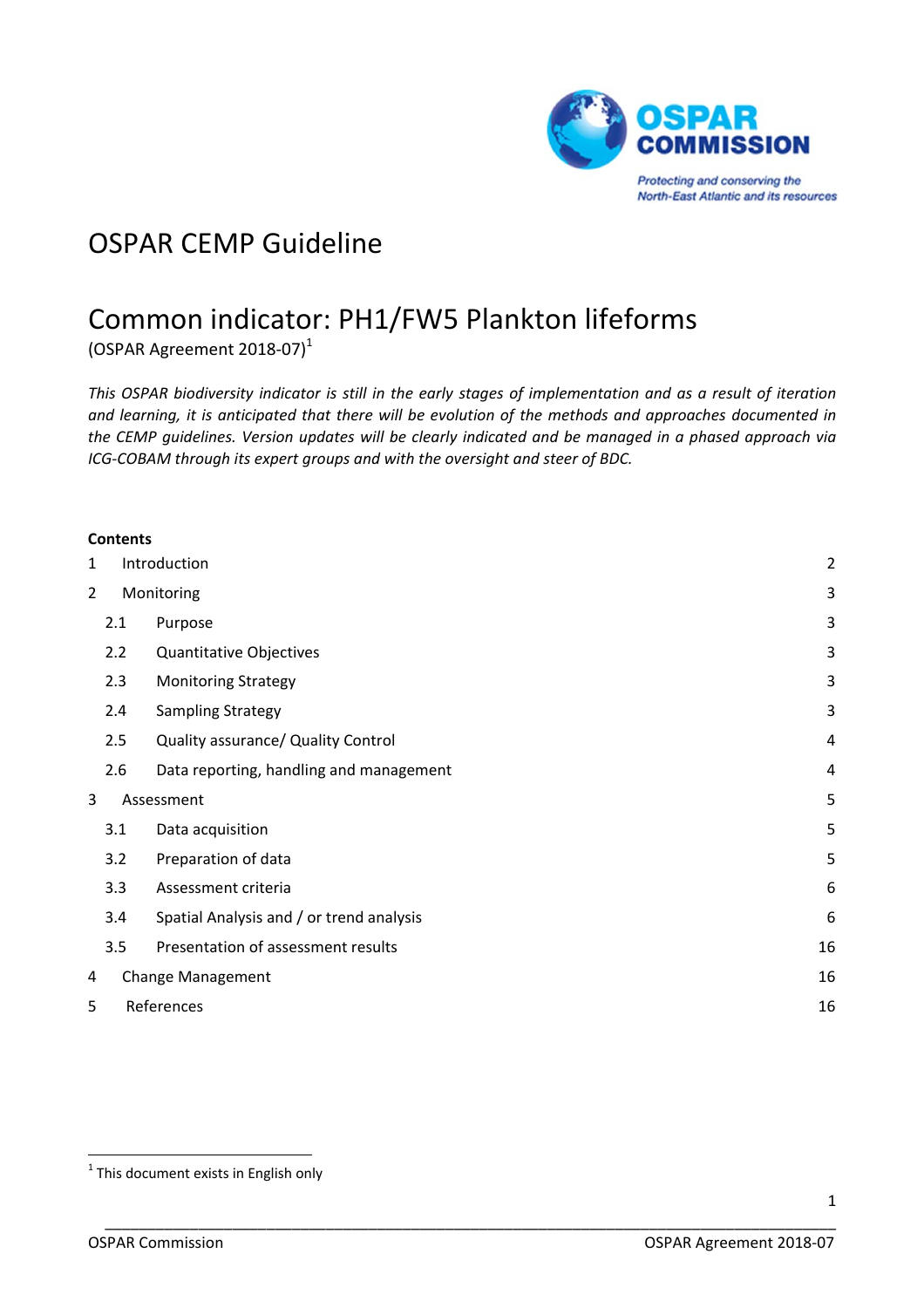# **1 Introduction**

Indicators based on lifeforms (also known as functional groups) can be used in some hydrographic conditions to assess community response to sewage pollution (Charvet et al. 1998; Tett et al. 2008), anoxia (Rakocinski 2012), fishing (Bremner et al. 2004), eutrophication(Helcom 2012) and climate change (Beaugrand 2005). Changes in plankton lifeform pairs can provide information on ecosystem structure and energy flow. Combination of lifeform pairs will depend on the habitat and the objective of the indicator, e.g. as a measure of GES for pelagic habitats, food webs, seafloor integrity or eutrophication. An important advantage of these plankton indicators is that the proposed concepts are relatively easily transferable to other European waters (Gowen et al. 2015; Gowen et al. 2011; Rombouts et al. 2013).

In practice, the use of functional groups is often favoured over indicator species since indices of species abundance are frequently subject to large inter‐annual variation, often due to natural physical dynamics rather than anthropogenic stressors (De Jonge 2007). Cryptic speciation within the plankton community alongside the limitations of identifying plankton using routine light microscopy techniques make the true diversity of plankton communities difficult to assess at a species or genus level. Functional group abundance is more appropriate. It is often less variable because variability in the abundances of the group's constituent species averages out. Moreover, indicators based on functional groups have been proved relevant for the description of the community's structure and biodiversity, and are more easily intercompared than taxonomic‐based indicators (Estrada et al. 2004; Gallego et al. 2012; Garmendia et al. 2012; Mouillot et al. 2006).

Lifeform pairs can provide an indication of changes in: the transfer of energy from primary to secondary producers (changes in phytoplankton and zooplankton); the pathway of energy flow and top predators (changes in gelatinous zooplankton and fish larvae); benthic/ pelagic coupling (changes in holoplankton (fully planktonic) and meroplankton (only part of the lifecycle is planktonic, the remainder is benthic) (Table 1; see also Gowen et al. 2011). Both abundance and biomass data can be used to inform pairs, depending on the lifeform in question and data availability from monitoring programmes.

The plankton index of lifeform pairs has been developed to track changes in the state of the plankton in marine waters over time. The main features of the method are: (i) the grouping of species of planktonic organisms into functional types or lifeforms; (ii) the display of changes in the abundance of each of these lifeforms using a state‐space approach; (iii) calculating a Plankton Index (PI) to quantify possible changes in the state of the plankton relative to baseline or starting conditions; (iv) relate trends in the PI to trends in human pressure and climate change indices.

Pairs chosen will depend on the ecohydrodynamic area types (Van Leeuwen et al. 2015), so regional adaptation will be needed. As the knowledge base increases, new pairs can be developed as indicators for other pressures than those currently measured. See Gowen et al (2015; 2011) and Tett et al (2008) for further technical information on the method.

For pelagic habitats, three common OSPAR indicators have been identified based on species (PH3), functional groups (PH1) and community abundance/biomass (PH2). Each indicator will provide specific and complementary information on the state/change and functioning of plankton communities. Currently, these indicators are developed in parallel but for a robust assessment of the pelagic habitat, these should be considered simultaneously to 1) understand changes and dynamics within the community, 2) reduce the uncertainty in the assessment and 3) to understand the links with anthropogenic pressures. Moreover, plankton strongly depend on physico‐chemical properties in the environment so these should be integrated in the assessment; that way, if environmental status must be improved, measures can be taken at the habitat rather than the biological community level.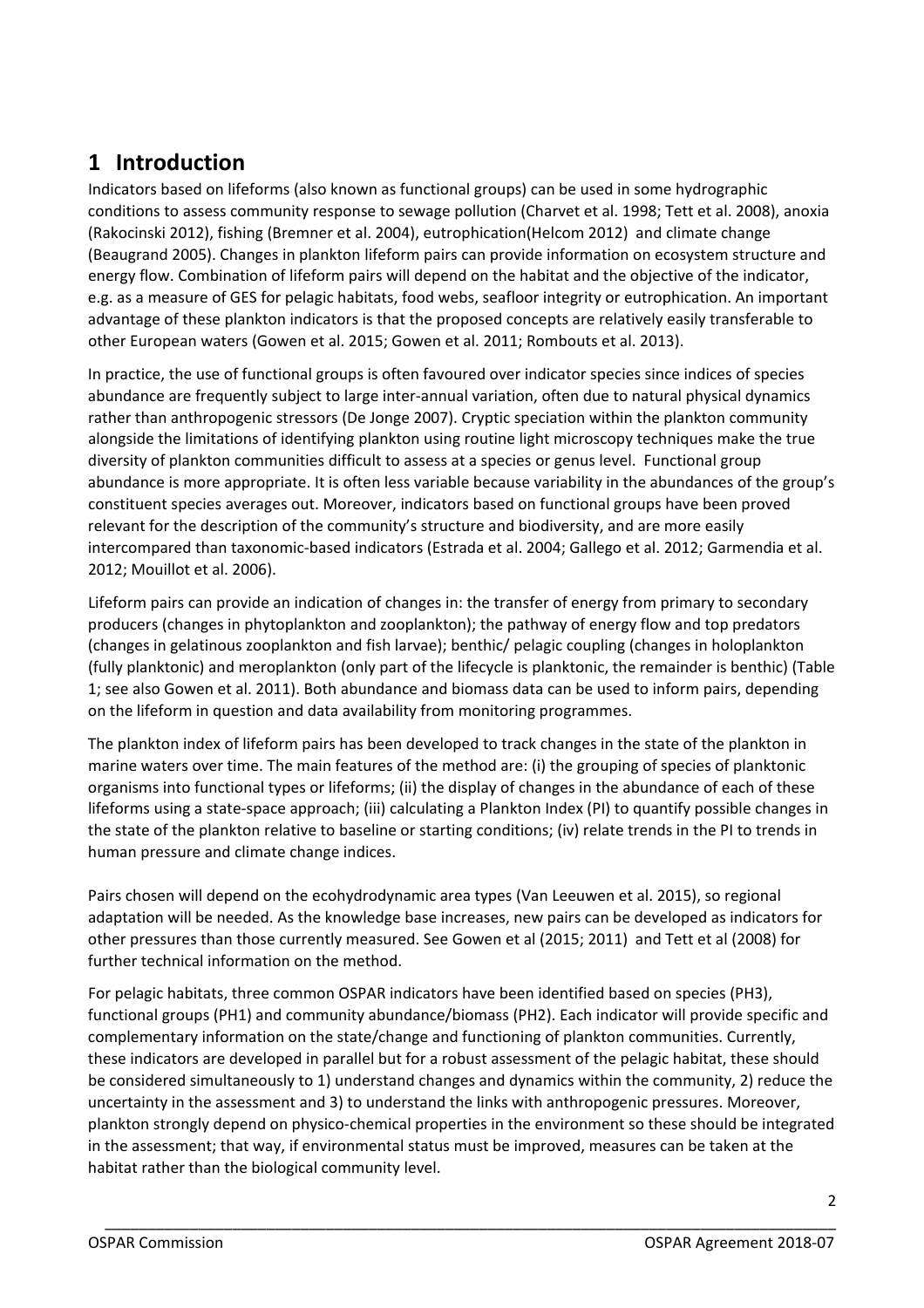# **2 Monitoring**

# **2.1 Purpose**

What is the objective of the assessing the indicator; only status of the environment, or also to support identification of pressures and programmes of measures?

> • Currently, PH1/FW5 is a state indicator which does not provide a direct link to pressures. With continued development PH1/FW5 can be used for the identification of deviation from natural variability for D1, D4 and D6, and will provide information supporting D2, D3, and D5.

### **2.2 Quantitative Objectives**

Plankton sampling collects data which can be used for not only pelagic indicators, but also for food web indicators as well. One plankton sample can be used to inform PH1/FW5, PH2 and PH3. Data collected can also be used to inform D2, D3 and D5. Therefore one set of monitoring data can be used in multiple ways.

Which parameter needs to be measured?

• Plankton abundance or biomass (per species/genera/taxa)

### **2.3 Monitoring Strategy**

Plankton abundance and biomass must be monitored. PH1/FW5 has been developed using existing datasets which are required for informing the indicator.

Several protocols can be used. It's most cost effective to go with what we already have than to get all CPs to use the same methodology; this also enables establishments of baselines through use of historical data. Integration of existing time‐series is key – the pelagic team has considered this practical approach throughout.

- As of the IA2017 assessment, data are from three sources:
	- o 1) the Continuous Plankton Recorder (CPR) survey, a regional monitoring programme at the European scale, including offshore areas; the CPR's regional scale is scientifically critical for understanding plankton dynamics. The CPR survey is funded by the UK and not the EU or other CPs.
	- o 2) Fixed point time‐series datasets form the UK (Plymouth Marine Laboratory) and Sweden (Swedish Meteorological and Hydrological Institute)

There are further important single station long-term datasets in Europe, particularly in coastal regions. Some of these have been submitted to OSPAR for use in assessments but there is not enough resources to integrate the datasets into the pelagic database and use them for assessment, as of June 2017.

#### **2.4 Sampling Strategy**

PH1/FW5 is important at the regional level and will be assessed at the ecohydrodynamic scale where possible.

|                               | Coastal      | <b>Shelf</b> | <b>Offshore</b> |
|-------------------------------|--------------|--------------|-----------------|
| Frequency of data collection* | Monthly      | Monthly      | Monthly         |
| Monitoring method             | In situ      | In situ      | In situ         |
| Who is responsible for        | Member state | Member state | Member state    |

\_\_\_\_\_\_\_\_\_\_\_\_\_\_\_\_\_\_\_\_\_\_\_\_\_\_\_\_\_\_\_\_\_\_\_\_\_\_\_\_\_\_\_\_\_\_\_\_\_\_\_\_\_\_\_\_\_\_\_\_\_\_\_\_\_\_\_\_\_\_\_\_\_\_\_\_\_\_\_\_\_\_\_\_\_\_

Table 1. Minimum sampling strategy: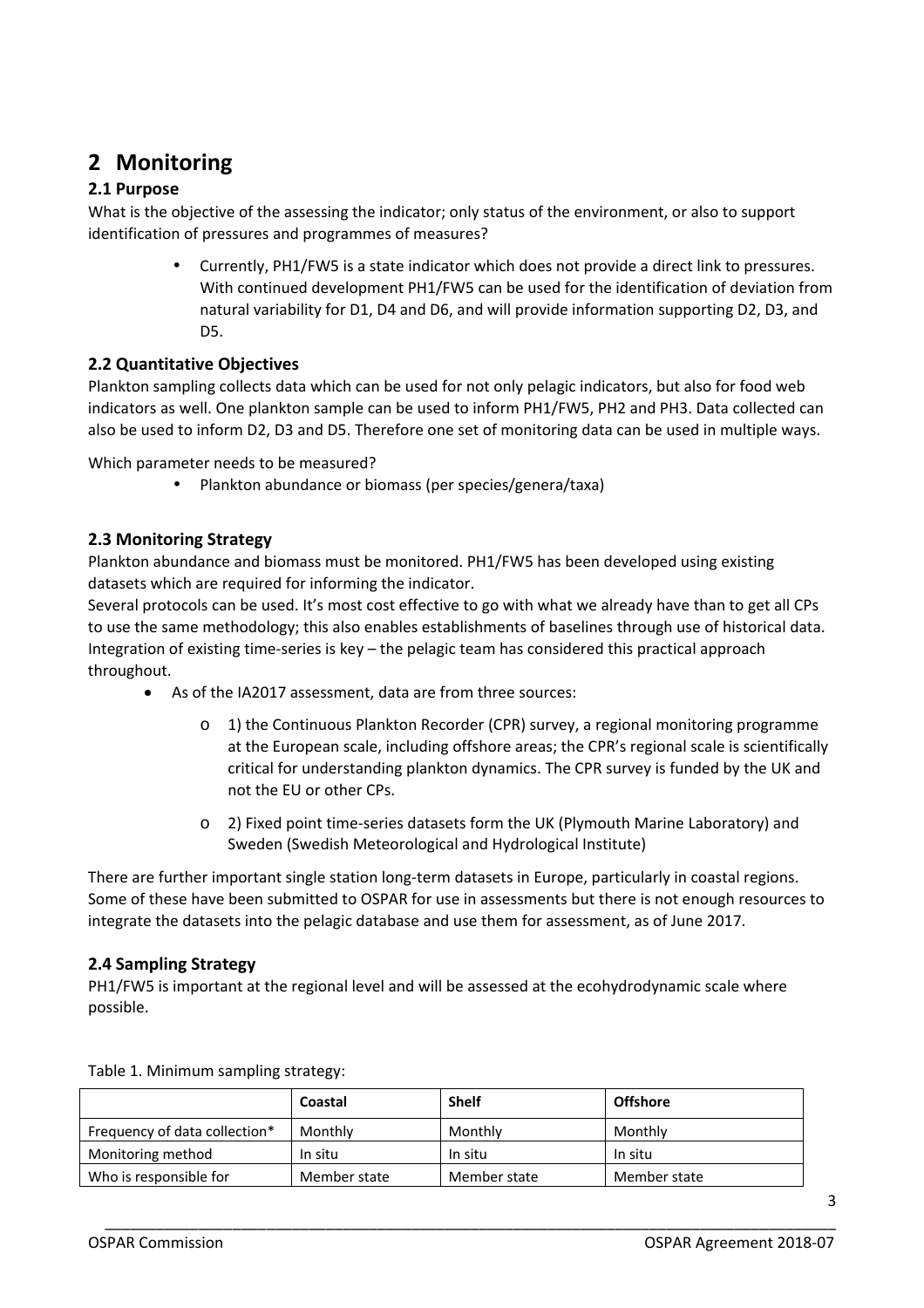| monitoring?                                                                                       |                       |                        |                             |  |  |
|---------------------------------------------------------------------------------------------------|-----------------------|------------------------|-----------------------------|--|--|
| Freq of indicator update and                                                                      | Annual update         | Annual update          | Annual update               |  |  |
| assessment                                                                                        |                       |                        |                             |  |  |
| Minimal amt of monitoring                                                                         | Monitoring must       | Monitoring must cover  | Monitoring must cover all   |  |  |
| locations                                                                                         | cover all             | all ecohydrodynamic    | ecohydrodynamic areas.      |  |  |
|                                                                                                   | ecohydrodynamic       | areas.                 |                             |  |  |
|                                                                                                   | areas.                |                        |                             |  |  |
| Current data availability                                                                         | Single point stations | The CPR is a European  | The CPR is a European scale |  |  |
|                                                                                                   | exist mainly in       | scale plankton         | plankton monitoring         |  |  |
|                                                                                                   | coastal waters but    | monitoring             | programme, focusing on the  |  |  |
|                                                                                                   | there are gaps in     | programme, focusing    | shelf and offshore regions. |  |  |
|                                                                                                   | some regions.         | on the shelf and       | Regular (monthly) fisheries |  |  |
|                                                                                                   |                       | offshore regions.      | and research cruises could  |  |  |
|                                                                                                   |                       | Regular (monthly)      | be used for sample          |  |  |
|                                                                                                   |                       | fisheries and research | collection.                 |  |  |
|                                                                                                   |                       | cruises could be used  |                             |  |  |
|                                                                                                   |                       | for sample collection. |                             |  |  |
| *A complementary need exists for both long-term time-series as well as high frequency monitoring, |                       |                        |                             |  |  |
| particularly in habitats considerably influenced by anthropogenic pressures.                      |                       |                        |                             |  |  |

# **2.5 Quality assurance/ Quality Control**

The CPR has a QA/QC method which has remained virtually unchanged since 1948. SAHFOS procedures are documented, plankton analysts have International Phytoplankton Intercomparison (IPI; formerly known as BEQUALM) qualifications and SAHFOS chairs the NE Atlantic Marine Biological Analytical Quality Control (NMBAQC) scheme which is working to develop first a standard and then quality control scheme for zooplankton analysis. The main Plymouth Marine Laboratory (PML) analyst for L4 was trained by a skilled SAHFOS CPR analyst and holds NMBAQC qualifications. The analysts of the Swedish samples do yearly intercalibrations using either the service of IPI or HELCOM. The analysts are taxonomically trained continuously and updated with taxonomic changes.

Information on QA/QC of other datasets will be included here as those datasets are incorporated.

### **2.6 Data reporting, handling and management**

- *Reporting format (Available via a link in the CEMP Appendices)*
- *Data metadata schema (Link to ODIMS, INSPIRE compliant)*
	- o Each dataset is responsible for its own metadata
- *Confidence levels in data*
	- o CPR data: The CPR has a QA/QC method which has remained virtually unchanged since 1948. SAHFOS procedures are documented, plankton analysts have International Phytoplankton Intercomparison (IPI; formerly known as BEQUALM) qualifications and SAHFOS chairs the NE Atlantic Marine Biological Analytical Quality Control (NMBAQC) scheme which is working to develop first a standard and then quality control scheme for zooplankton analysis.to develop first a standard and then quality control scheme for zooplankton analysis.
	- o PML data: The main PML analyst for L4 was trained by a skilled SAHFOS CPR analyst and holds NMBAQC qualifications.
	- o SMHI data: The analysts of the Swedish samples do yearly intercalibrations using either the service of IPI or HELCOM. The analysts are taxonomically trained continuously and updated with taxonomic changes.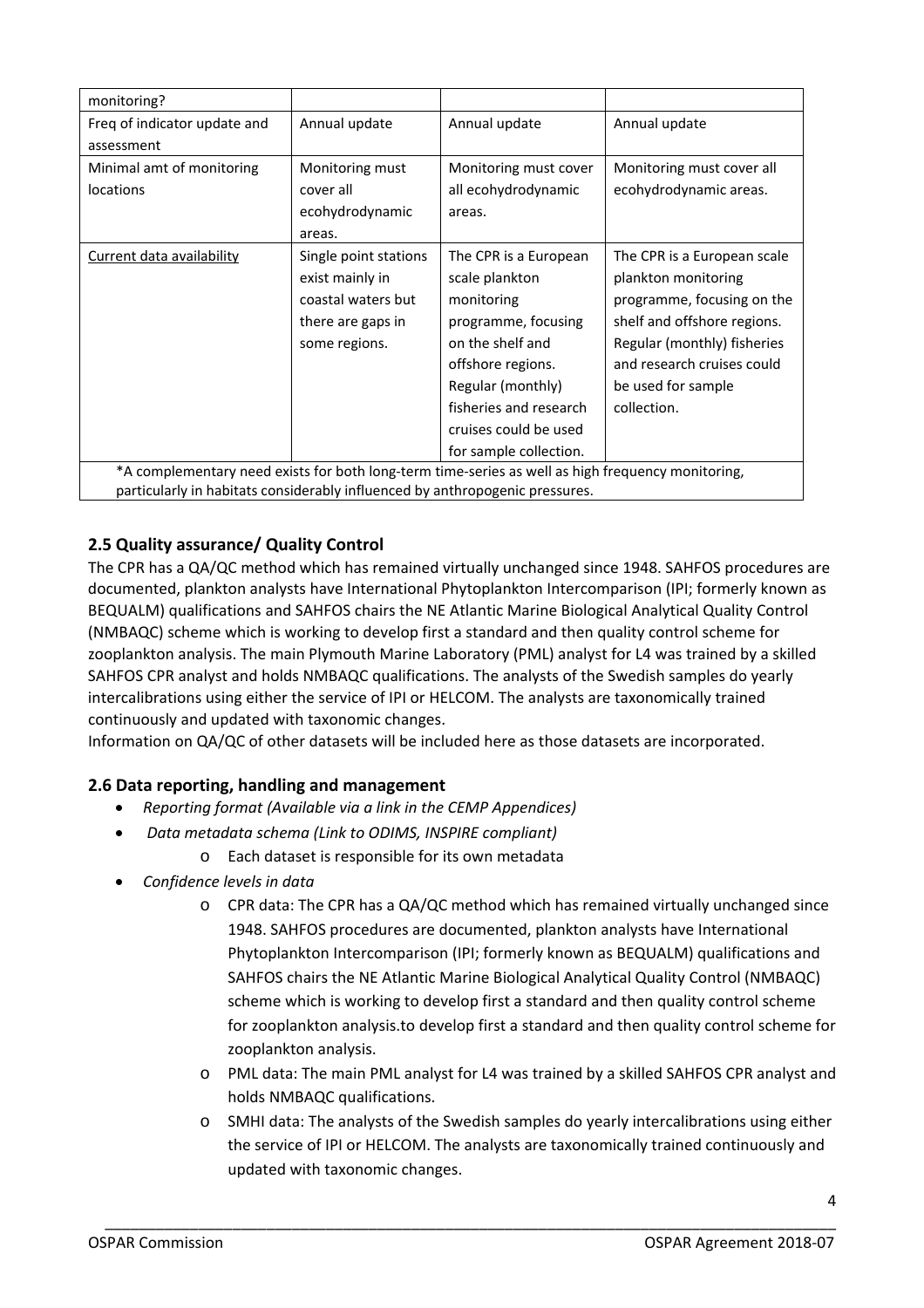- o Information on QA/QC of other datasets will be included here as those datasets are incorporated.
- *Data flows described (Additional to information in CEMP Appendix)*
	- o Each dataset will eventually perform its own analysis once the methodology is finalised. The indicator lead will then aggregate this information.
- *Data storage*
	- o A vulnerability of the process is that there is no central storage area for data or documents. Instead these items are stored on personal laptops and hard drives. A central storage area, such as a server at Defra or OSPAR or a Dropbox is required.

# **3 Assessment**

# **3.1 Data acquisition**

- *How you extract the data specifically for your assessment question*
	- o Data were extracted by SAHFOS, SMHI and PML. Additional data have been submitted via the pelagic data call which came out in April 2016, but those data have not yet been incorporated into the assessment due to a lack of resources.

# **3.2 Preparation of data**

- *Normalisation of data (If it has come from different monitoring methods)*
	- o Because the data are from different sources, it is important that they are kept separate and not directly combined.
- *Aggregation and integration of data acquired*
	- o Data are aggregated into means for each calendar month (e.g. January 1958, February 1958, etc).
	- o In the North Sea and Celtic Seas, data are analysed at the ecohydrodynamic area spatial scale. Because no EHD model exists for the Bay of Biscay, the Bay of Biscay is treated as one subregion (see below for further detail).
- The standard species list should be used for lifeform creation. This is maintained/updated by the COBAM pelagic group and a copy is held by OSPAR. Check with the pelagic expert group chair for most current version.



The Matlab code (one control script and six functions) for data processing can be found at:

- o http://www.sams.ac.uk/paul‐tett
- o ‐‐> go to 'resources tab and look for 'plankton index' under software‐
- o ‐‐> 'guide to theory and software' section 4 specifies data format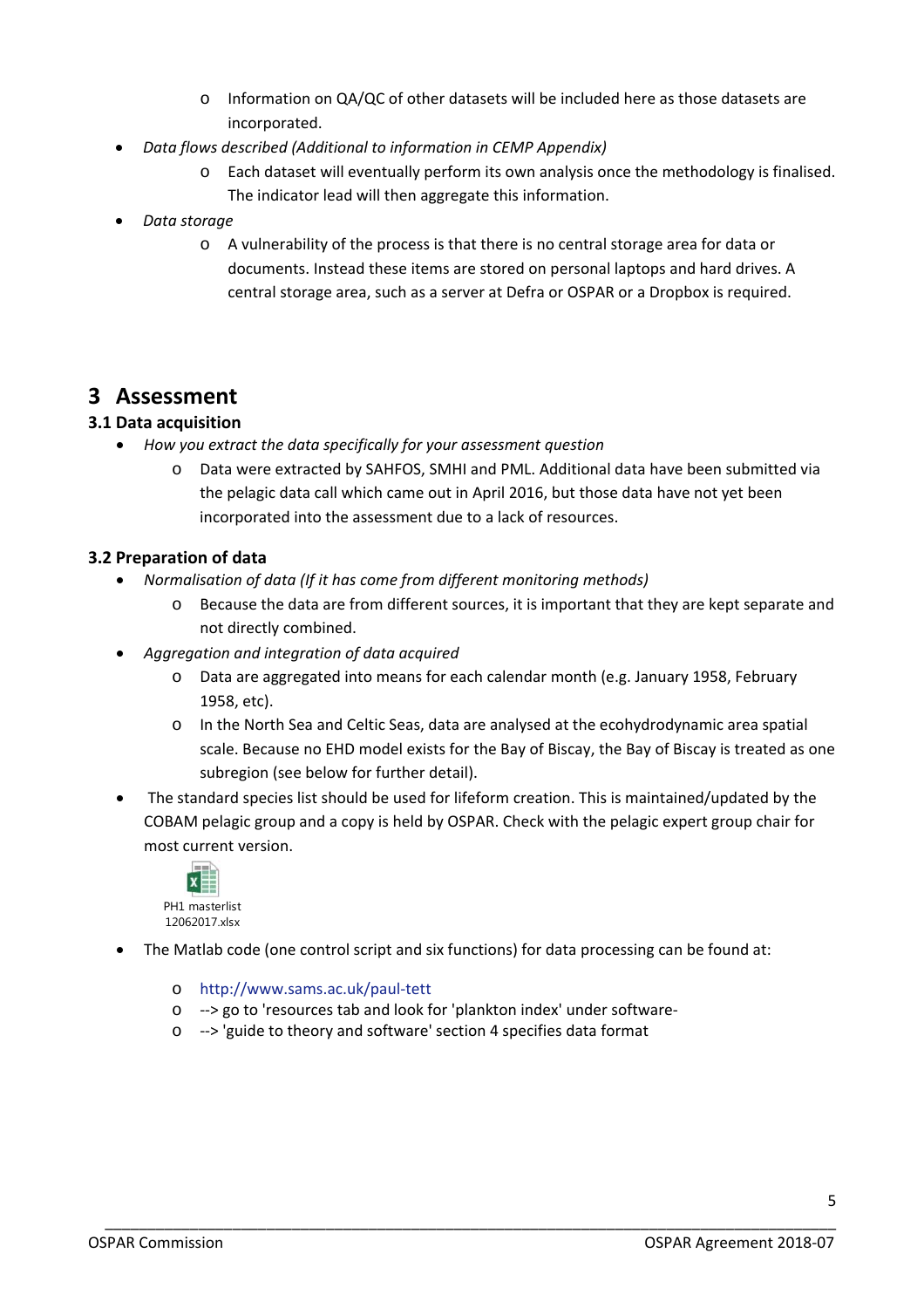

Figure 1. Diagram showing the relationships of MatLab control script and six functions needed to create the lifeform plankton index.

### **3.3 Assessment criteria**

- *Defining assessment unit/scale (Temporal and spatial)*
	- o For the North Sea and Celtic Sea we report state according to ecohydrodynamic areas (Level 2). For the Bay of Biscay this is not yet possible (as of August 2016) so we will report state according to Level 1 areas.
- *Baseline/ reference condition / assessment value*
	- o The baseline will be set in the past (*but not as a reference pristine condition, just as a starting point for change*) and assessment value will be evaluated as "change away from the baseline". A set period of years will be selected as the reference envelope; for the IA2017 the period 2004‐2008 was selected. A comparison was made with the most recent six-year period available (for IA2017 this was 2009-2014). In accordance with our proposed assessment value the absence of a significant trend in an indicator or lack of a significant correlation between the indicator trend and the trend in a human pressure will be used as evidence that the assessment value has been met (for that criterion and the plankton community as a whole). However, this presupposes that the starting point of the time‐ series represented by the baseline represented (reference condition) Good Environmental Status. This may not be the case. Where data exist, it will be necessary to use this to determine the current status of the plankton at those locations but  $2 - 3$  years of data will have to be collected to characterise the status of the plankton. If, however, existing data sets can be used to characterise Good Environmental Status for plankton communities (using ecological theory, modelling, the absence of obvious human pressure and expert opinion), it may be possible to use such data as reference conditions for new monitoring sites and existing sites at which the status of the plankton does not meet GES.
- *Proposed assessment value*
	- o Plankton community is not significantly influenced by anthropogenic pressure (proposed)

\_\_\_\_\_\_\_\_\_\_\_\_\_\_\_\_\_\_\_\_\_\_\_\_\_\_\_\_\_\_\_\_\_\_\_\_\_\_\_\_\_\_\_\_\_\_\_\_\_\_\_\_\_\_\_\_\_\_\_\_\_\_\_\_\_\_\_\_\_\_\_\_\_\_\_\_\_\_\_\_\_\_\_\_\_\_

### **3.4 Spatial Analysis and / or trend analysis**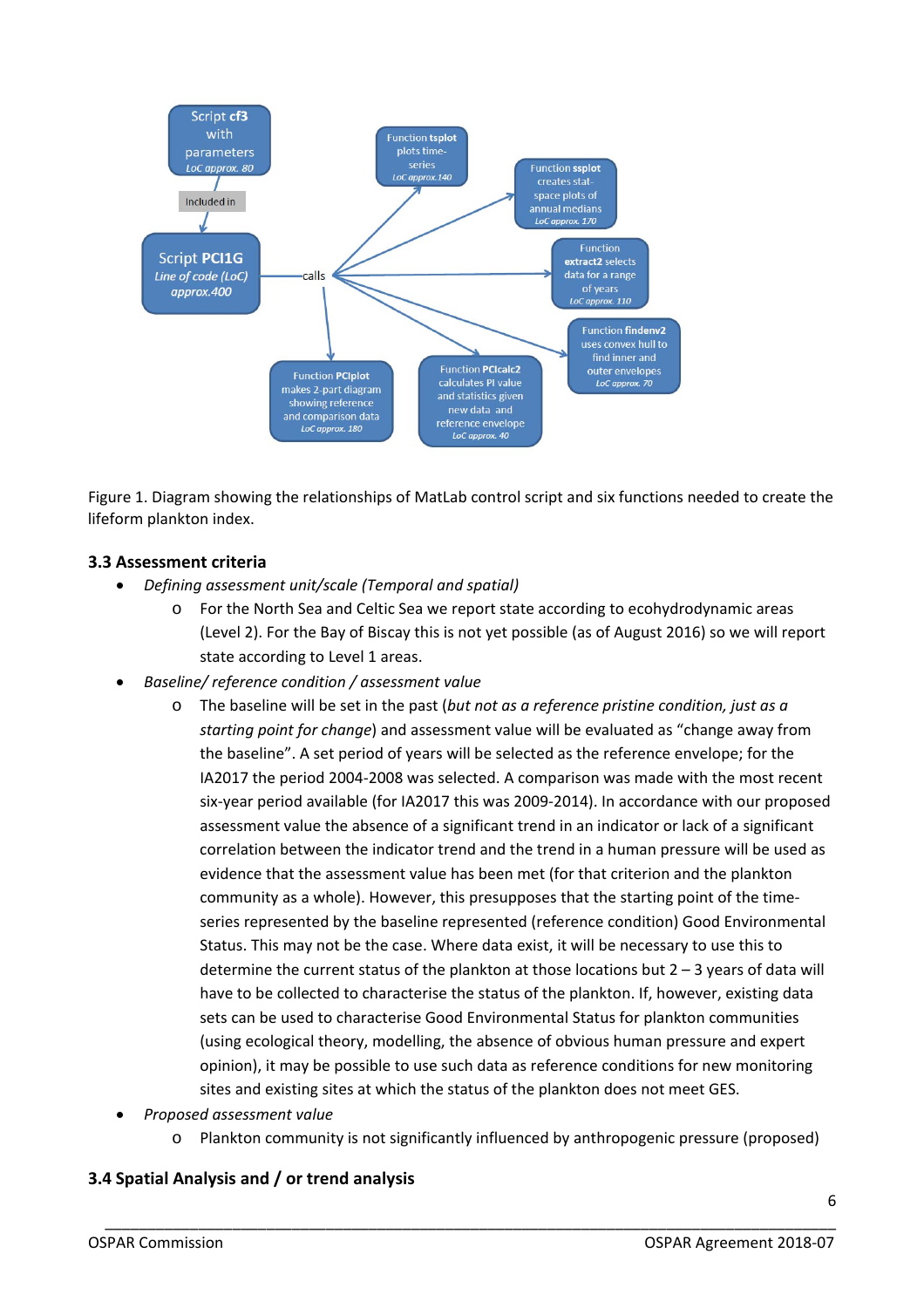*Statistical analysis (e.g. Method for trend analysis, Establishment of confidence limits)*

#### **State‐space theory:**

Tett et al. (2008) proposed to track changes in the state of the phytoplankton community by means of plots in a state‐ space and calculating a Plankton Community Index, referred to here as a Plankton Index, (PI). The conceptual framework is that ecosystems can be viewed as systems with an instantaneous state defined by values of a set of system state variables which are attributes of the system that change with time in response to each other and external conditions. Building on this approach and plotting plankton lifeform abundances in a multi-dimensional statespace provides a means of monitoring changes in the organisation of plankton communities. A state can be defined as a single point in state-space, with co-ordinates provided by the values of the set of state variables, in our case two lifeform abundances, which together are used as a pair.

In the example illustrated in **Figure 2**, the axes of the two dimensional (2D) space are the abundances of two lifeforms. Each point represents the state of the ecosystem in terms of the two lifeforms at the time the water sample was collected. Subsequent samples yield additional pairs of abundance values that can be mapped onto the lifeform state space.



Figure 2 : Mapping the abundance of two lifeforms in state space. Point A is the ecosystem state at the instant a water sample was taken and is characterised by the abundances of two lifeforms. Another sample, taken in the same location, vields abundances that map to a different point in the diatom-dinoflagellate state-space (point B).

The path between the two states is called a trajectory, and the condition of the phytoplankton is defined by the trajectory drawn in the state‐space by a set of points. Such trajectories reflect: (i) cyclic and medium term variability (the higher order consistencies in the plankton that result from seasonal cycles, species succession and inter‐annual variability); (ii) long term variability that might result from environmental pressure. The seasonal nature of plankton production and the succession of species in seasonally stratifying seas, result in this trajectory tending in a certain direction (as plankton growth increases in the spring and declines during autumn), such that the trajectory tends towards its starting point. Given roughly constant external pressures, the data collected from a particular location over a period of years forms a cloud of points in state‐space that can be referred to as a regime. Long‐term variability may show a persistent trend of movement away from a starting point in state‐space.

To define a regime, an envelope can be drawn about this group of points using a convex hull method. Because of theoretical arguments that the envelope should be doughnut‐shaped with a central hole, bounding curves can be fitted outside and inside the cloud of points (**Figure 3**).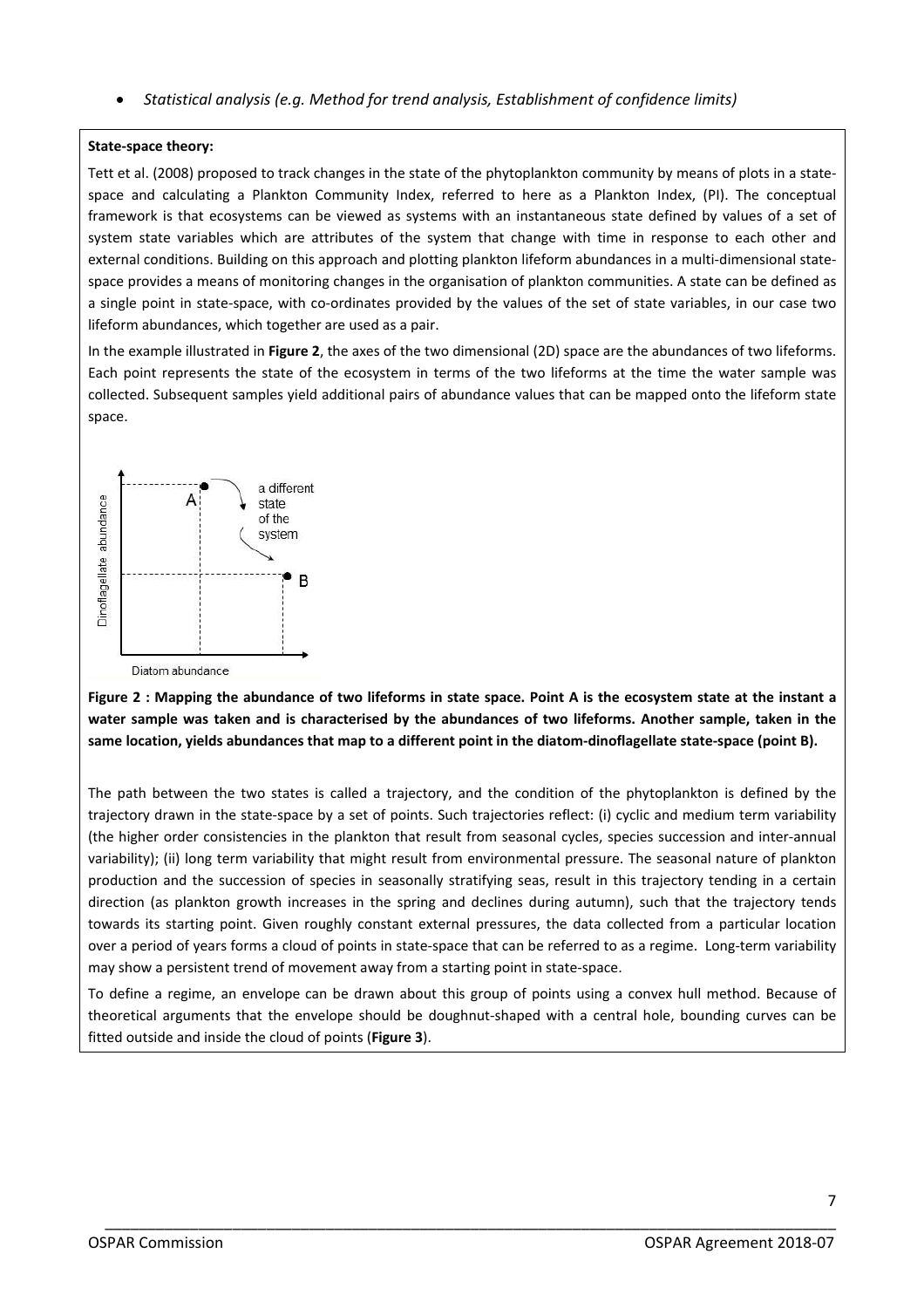

Figure 3. Creating the envelope in three steps, from left (i) to right (iii): An example of a regime defined by the envelope drawn by the convex hull method. The plot is displayed on a logarithmic scale because this is a common method of showing the full extent of seasonal variability. The data are from the ecohydrodynamic zone that represents the indeterminate area within the Greater North Sea (EHD II Indet, see figure Figure 1). The colour of **each point corresponds to the season it was sampled within; winter months=blue, spring months =aqua, summer months =yellow, autumn months =purple.**

The size and shape of the envelope are sensitive to sampling frequency and the total numbers of samples. Envelopes are made larger by including extreme outer or inner points, and the larger the envelope, the less sensitive it will be to change in the distribution of points in state‐space and therefore to detect a change in condition. Conversely, if too many points are excluded the envelope will be small and even minor changes will result in a statistically significant difference. It is therefore desirable to exclude a proportion (p) of points, to eliminate these extremes, and so the  $90<sup>th</sup>$ percentile was used. Envelopes are therefore drawn around the cloud of points to include a proportion ( $p = 0.9$ ) of the points: with 5*%* of points that were most distant from the cloud's centre, and 5*%* of points that were closest to the centre excluded.

In order for a Plankton Index to be calculated, it is necessary to establish starting conditions as the basis for making comparisons. In the example shown in **Figure 3**, data collected from the indeterminate area within the Greater North Sea (see **Figure 5**) between 2004 and 2008, are used to create an envelope. The envelope, thus drawn (Figure 3i)) defines a domain in state-space that contains a set of trajectories of the diatom-dinoflagellate component on the marine pelagic ecosystem and thus represents the prevailing regime during the starting period.

The next step is to map a new set of data into the starting condition state space and compare these new data (at least a dozen points (**Figure 3ii**)). The value of the PI is the proportion of new points that fall inside the envelope (or to be precise, between the inner and outer envelopes). In the example shown in **Figure 4**, 24*%* or 17 of the 71 new points lie outside, and the PI is 0.76. A value of 1.0 would indicate no change, and a value of 0.0 would show complete change, with all new points plotting outside the starting condition envelope. The envelope was made by excluding 10*%* of points, so some new points are expected to fall outside: 7.1 (10*%* of 71), in the case of the example. The exact probability of getting 17 by chance alone when only 7.1 are expected, can be calculated using a binomial series expansion, or by a chi-square calculation (with 1 df and a 1-tail test). The conclusion is that the value of 0.76, is significantly less than the expected value of 0.9, and so the condition of the phytoplankton in this region, as determined by diatoms and dinoflagellates, was statistically significantly (p< 0.01) different between the two periods.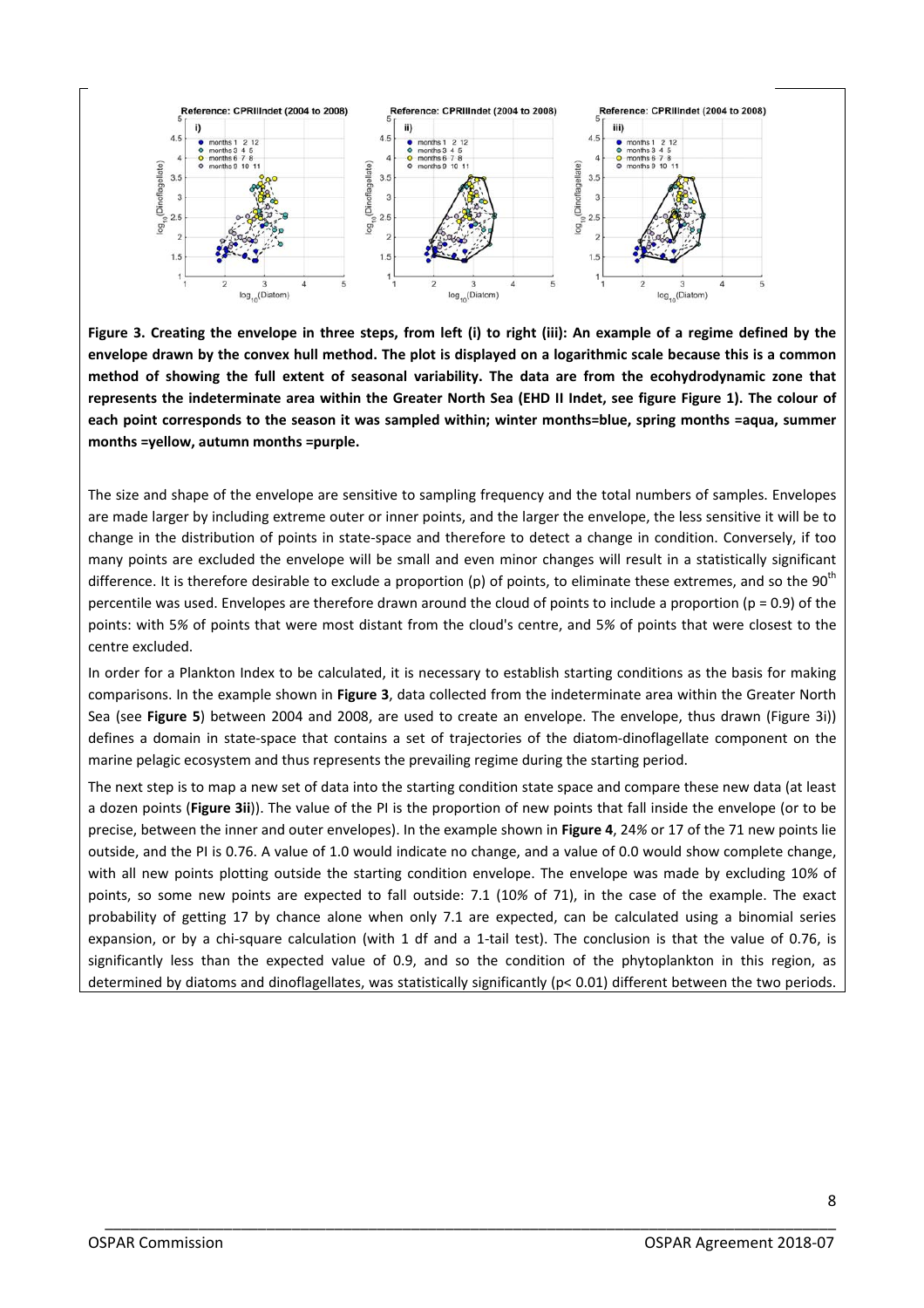

Figure 4 : An example for the comparison between two periods within the indeterminate area of region II (see Figure 1), i) is the reference period of 2004 to 2008, ii) is the comparison period of 2009 to 2014. The PI value of 0.76 shows a significant change between the two communities with a binomial p-value of 0.0005 (where significance = p**value < 0.01).**

The time series of the index is produced by comparing the starting condition envelope with data collected from each subsequent year.

Two lifeforms will not be sufficient to describe all of the important characteristics of the plankton. In principle, there is no constraint to adding more lifeforms to the state‐space plots (see Tett et al*.* 2013). The rule is that each additional lifeform has to be different from those already used and the axis for each new lifeform has to be drawn at right angles to all existing axes. The state‐space map therefore has to be drawn in as many dimensions as there are state variables (lifeforms) but this becomes complicated when considering the number of lifeforms that we might want to use to fully represent the community structure of the plankton.

- Two dimensional state-space plots of specific pairs of plankton lifeforms can be used to investigate pelagic habitats and can be combined to provide a holistic plankton indicator to track changes in the condition of *the planktonic component of the pelagic ecosystem.*
- Time series of the index will be used to track persistent changes in the condition of the plankton over *time and relate any such trend to trends in anthropogenic and climate pressures.*

#### **Starting conditions and analysis:**

The period of 2004 to 2008 was selected for the starting conditions as each dataset used here (Continuous Plankton Recorder, Swedish Meteorological and Hydrological Institute, Plymouth Marine Lab L4) has adequate data during that period to construct a reliable starting condition envelope. Additional European datasets will be added in the future as resources become available. This envelope represents starting conditions and not reference conditions. The starting condition envelope was compared with data from the subsequent six‐year period (2009 to 2014). The 2009 to 2014 period was chosen as it is the most recent period with data and it is the same temporal length as the MSFD assessment period.

#### *Starting conditions do not represent reference conditions*

#### **Spatial scale:**

Because plankton community composition, distribution, and dynamics are closely linked to their environment, the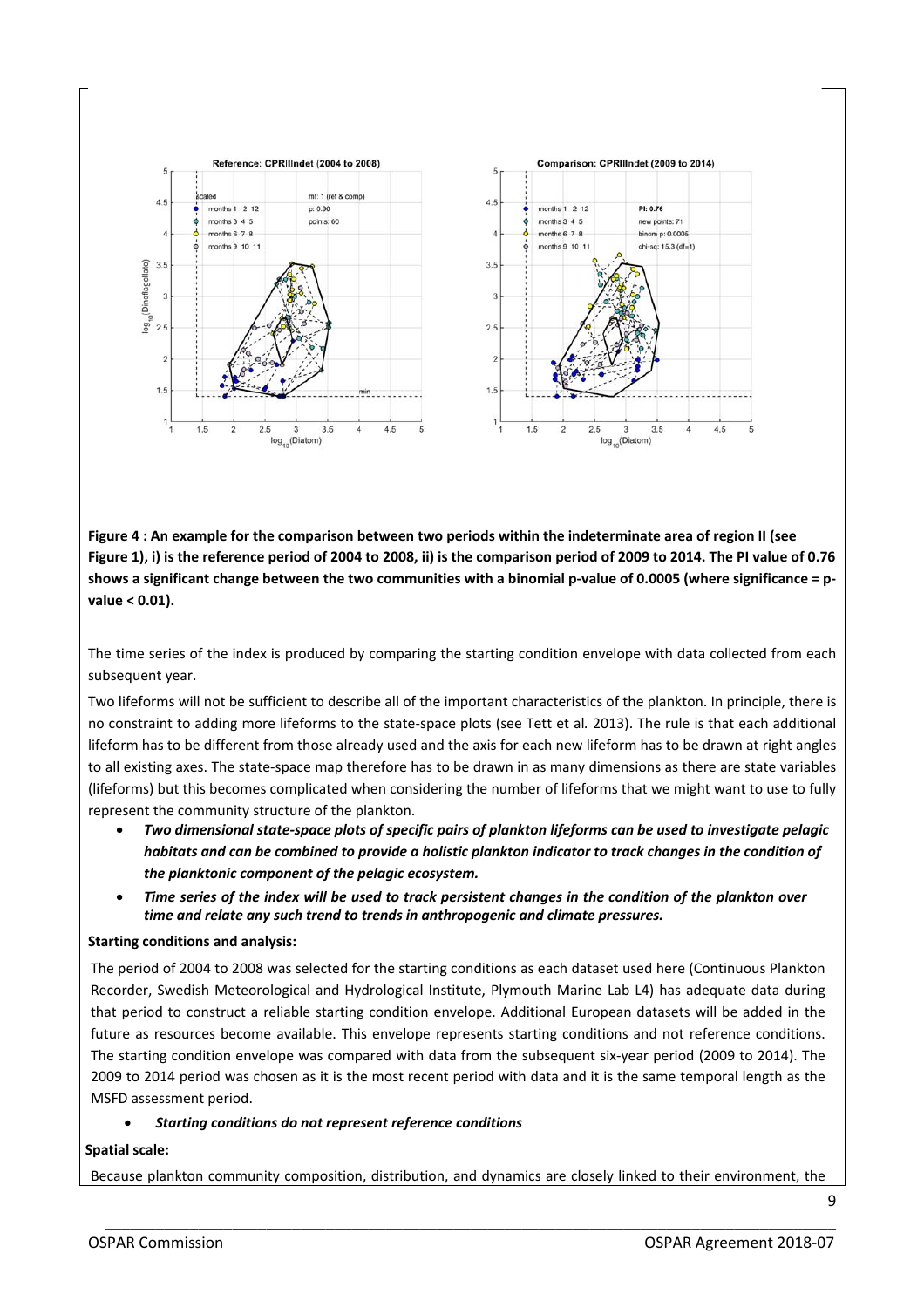analysis was performed at the scale of the "ecohydrodynamic" zones (EHD; Figure 5) (van Leeuwen et al. 2015). EHDs were determined through analysis of a 50‐year hind cast using the General Estuarine Transport Model (GETM) physical model of North Sea hydrodynamics (the model is at lower resolution in the Celtic Seas and is not developed for the Bay of Biscay). EHDs are constructed using density stratification, the most important large-scale physical feature in shallow shelf seas (van Leeuwen et al. 2015. Density stratification occurs when the buoyancy of surface waters (influenced by fresh-water input or solar heating) is stronger than turbulence and vertical mixing, which limits vertical exchange across the pycnocline (van Leewen et al. 2015)). The predominant EHD zone types, based on water column structure, are:

- Permanently mixed throughout the year;
- Permanently stratified throughout the year;
- Regions of freshwater influence (ROFIs);
- Seasonally thermally stratified (for approximately half the year, including summer);
- Intermittently stratified;
- Indeterminate regions (inconsistently alternate between the above).



#### Figure 5: Map of ecohydrodynamic zones (EHDs) in the Greater North Sea, Celtic Seas and the Bay of Biscay and **Iberian Coast, coloured by EHD type and region number.**

*EHDs are constructed based on key water column features, which are important to plankton community structure and dynamics. The predominant EHD area types, based on water column structure, are 1) Permanently mixed* throughout the year, 2) Permanently stratified throughout the year, 3) Regions of freshwater influence (ROFIs), 4) *Seasonally thermally stratified (for about half the year, including summer), 5) Intermittently stratified and 6) Indeterminate regions (inconsistently alternate between the above levels of stratification).*

At the time of calculating this assessment (2016), the EHD model was more reliable and detailed for the Greater North Sea than for the Celtic Seas. The model had not been developed for the Bay of Biscay and Iberian Coast so that sub‐region was considered as a single region of indeterminate status.

 *Ecohydrodynamic zones (EHDs) are a geographical representation of the conditions which best suit plankton distribution, dynamics and community composition*

\_\_\_\_\_\_\_\_\_\_\_\_\_\_\_\_\_\_\_\_\_\_\_\_\_\_\_\_\_\_\_\_\_\_\_\_\_\_\_\_\_\_\_\_\_\_\_\_\_\_\_\_\_\_\_\_\_\_\_\_\_\_\_\_\_\_\_\_\_\_\_\_\_\_\_\_\_\_\_\_\_\_\_\_\_\_

*EHD's are constructed based on water column density stratification*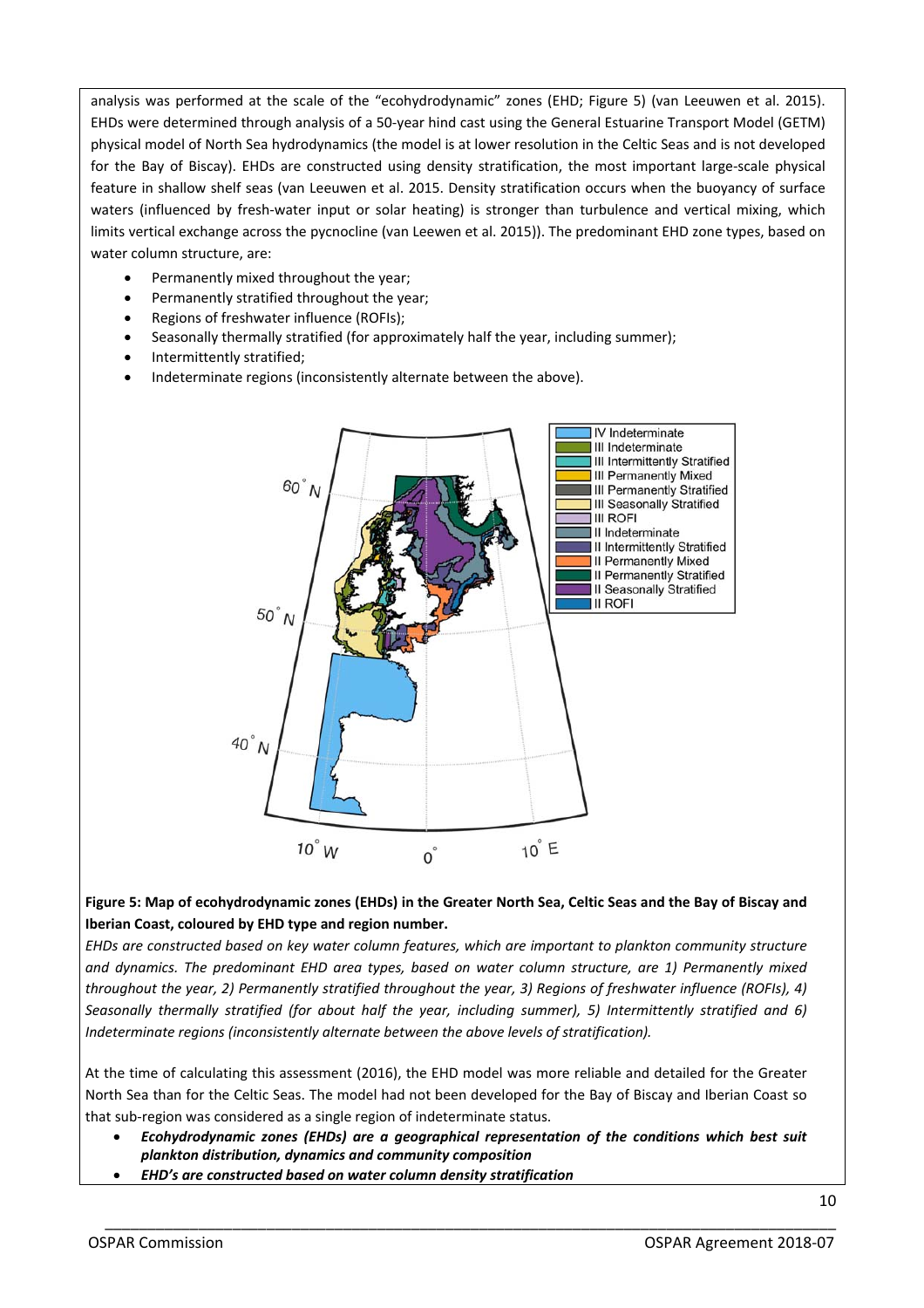#### **The plankton data:**

The assessment has been carried out using phytoplankton and zooplankton data from three different sources (Figure 6). The data submitted by the Swedish Meteorological and Hydrological Institute (SMHI) and Plymouth Marine Laboratory (PML – United Kingdom) are fixed point time series. Four near‐shore stations from SMHI were used in the analysis, which fall in to the EHD zone that describes the indeterminate regions of the Greater North Sea. Both zooplankton and phytoplankton are sampled one to two times per month all year around. The PML station (L4) is 13 km offshore from Plymouth and is sampled for zooplankton and phytoplankton and a suite of other variables on a weekly basis. Unlike the fixed point stations, data from the Continuous Plankton Recorder (CPR) survey is collected at a much broader spatial scale through the use of ships of opportunity. CPR data are collected offshore and in the open ocean and are best analysed at a monthly time scale. It should be noted that all other data for this assessment comes from the CPR data collection on major shipping lanes. The CPR survey is coordinated by the Sir Alister Hardy Foundation for Ocean Science (SAHFOS) in the UK. Data from the different providers were not combined for analysis due to differences in sampling, plankton analysis and enumeration methods. Instead, the datasets were analysed separately. Each dataset has internal QA/QC procedures to ensure consistency and accuracy of the data.

As the SMHI stations are located in the indeterminate EHD of the Greater North Sea their data were averaged for analysis. All CPR samples were averaged for each EHD type in each OSPAR sub-region. In the future, more datasets from other OSPAR Contracting Parties will be incorporated into the analysis.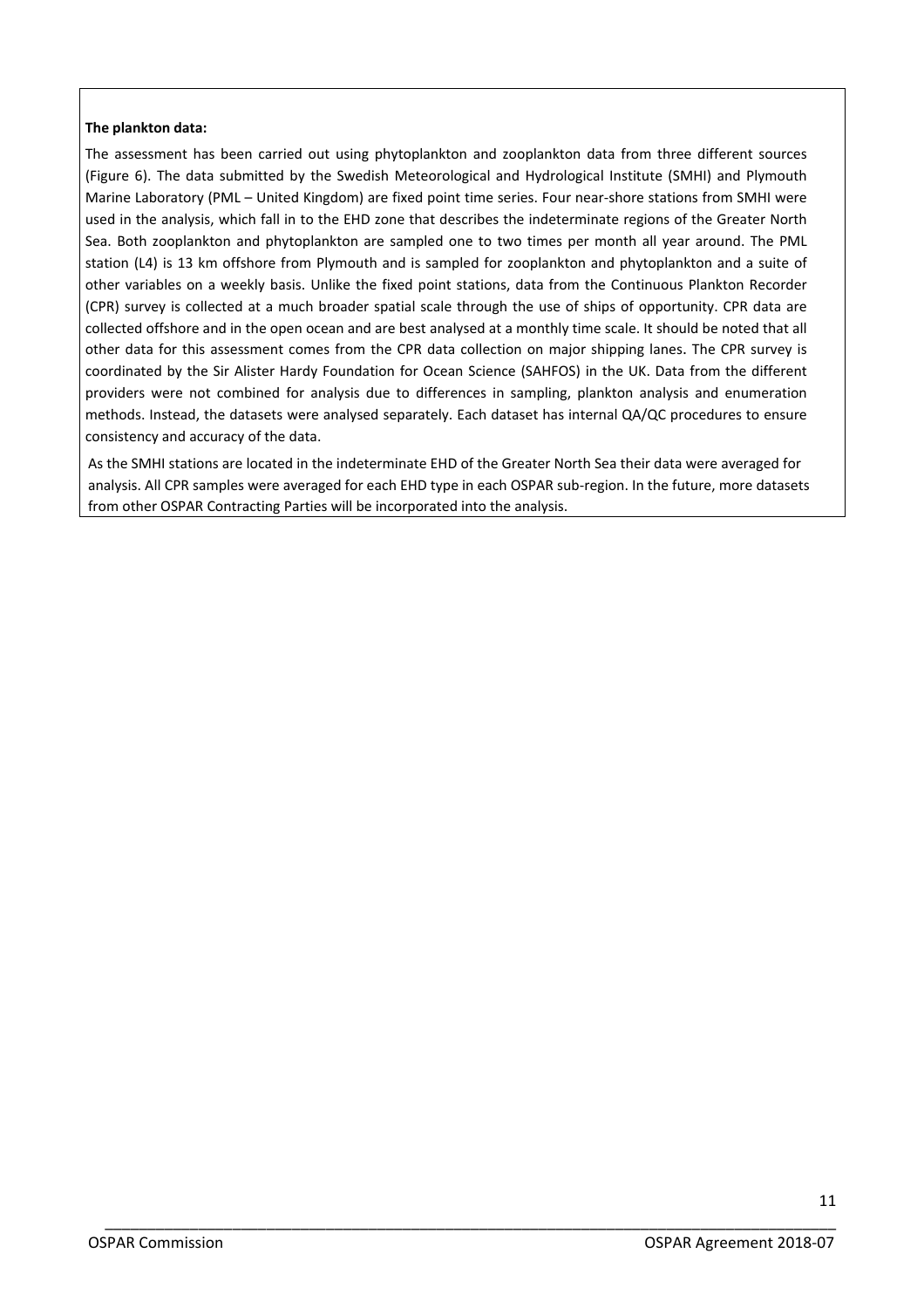

Figure 6: Map of sample locations. The data used for this assessment were obtained from the UK (CPR and PML L4) **and Sweden (SMHI). Future work will expand the plankton database to include data from additional countries**.

#### **Lifeform construction:**

Each lifeform pair consists of two ecologically relevant lifeforms, which contain common functional traits (**Table 2**). The rationale for selecting the lifeform pairs and additional criteria containing supplementary information on lifeforms is contained in **Table 2**.

The database master species list was built by assigning functional traits to each species for a dataset and then adding additional new datasets to expand the master species list (**Figure 7**). The species list for each new dataset was assigned a unique Aphia ID via the World Register of Marine Species (WoRMS) (**Figure 7**). The new dataset's species list was then compared with the plankton database's master species list via Aphia IDs and any new species were identified. This process ensures that each species is only entered in the database once. The new species were then manually assigned functional traits by searching the literature; fields were left blank where functional traits for species were unknown. Once traits were assigned, the new species were added to the master species list. Queries were constructed to build lifeforms from the functional trait information (**Table 3**).

A simple method of confidence assessment was used to determine the confidence in each lifeform (**Table 4**).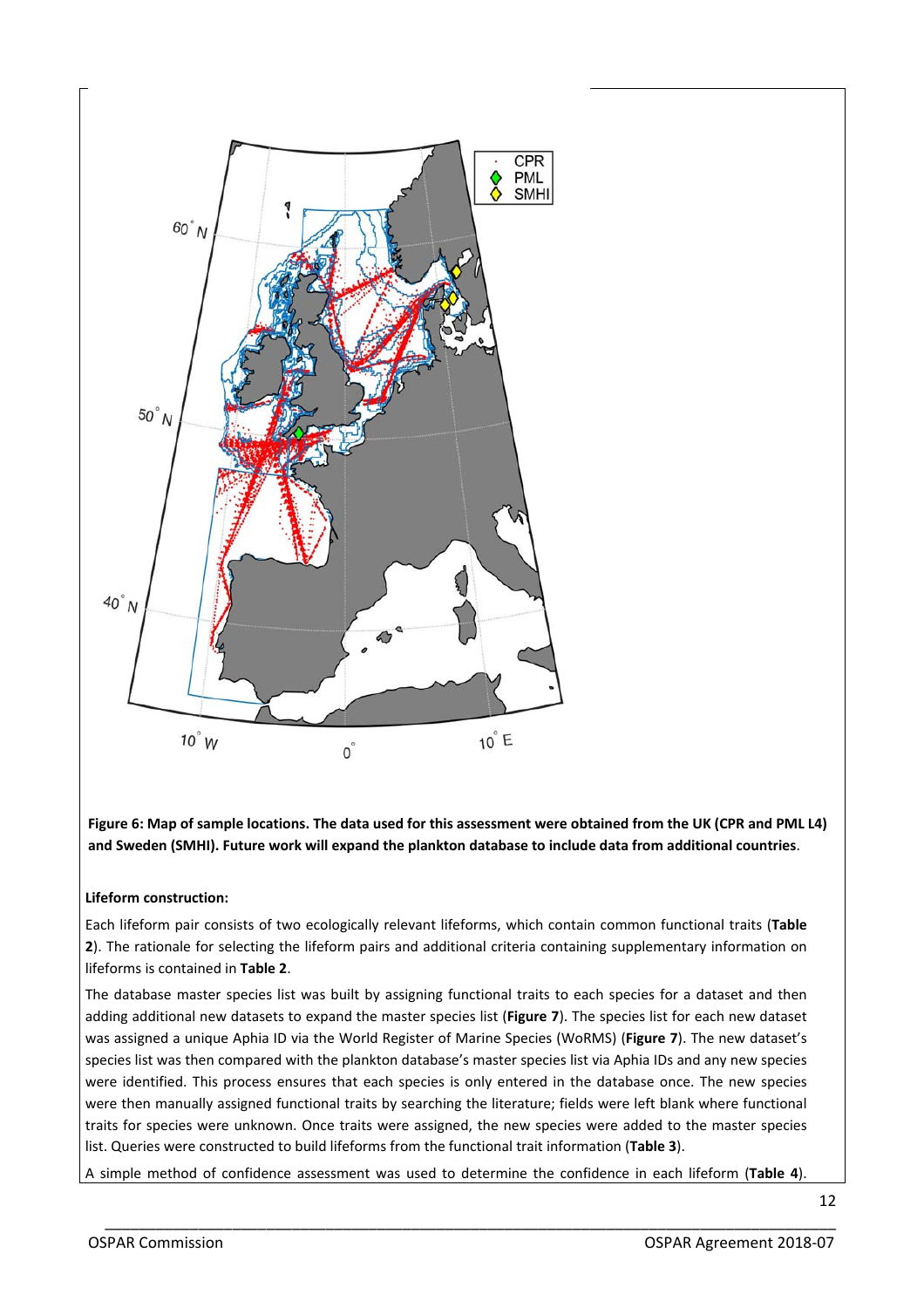Using expert opinion, each lifeform was evaluated on two characteristics: the ability to ID and speciate organisms in that lifeform using light microscopy and the understanding of the accuracy of determining traits assigned to the lifeform. For example, low confidence is assigned to the lifeform pair 'diatoms vs autotrophic and mixotrophic dinoflagellates' as the mixotrophic and autotrophic mode of nutrition of many dinoflagellates species is currently uncertain. Thus the accuracy of assigning the lifeform category is low. Likewise, the lifeform pair 'carnivorous zooplankton v non‐carnivorous zooplankton' has a low confidence designation since the feeding habits of many abundant and common zooplankton species remain unknown. Further investigation also must be conducted to decide if both nuisance and toxin‐producing lifeform pairs are required. Only pairs with two high‐confidence lifeforms were used in the OSPAR reporting.

- *Species are assigned functional traits and combinations of traits are used to construct lifeforms*
- *Lifeform pairs consist of ecologically‐relevant lifeforms, with each pair having an ecological rationale for selection*
- *A simple confidence assessment method was used to evaluate the confidence in each lifeform. Only pairs containing two high‐confidence lifeforms have been used for reporting*



**Figure 7: Schematic illustrating the process undertaken to assign traits to species, then species to lifeforms.** Each species must first be assigned a unique Aphia ID to determine if it is already present in the master species **list**.

Table 2: Lifeform pairs consist of two ecologically-relevant lifeforms. The 'Additional criteria' column contains **supplementary information regarding particular lifeforms**. We have also included a simple confidence rating for each lifeform pair, as described in the text.

| <b>Lifeforms</b>           | <b>Additional</b><br>criteria | Confidence | <b>Explanation</b>                                                                                                                                    |
|----------------------------|-------------------------------|------------|-------------------------------------------------------------------------------------------------------------------------------------------------------|
| Diatoms vs dinoflagellates |                               | High       | Dominance by dinoflagellates may be an indicator of eutrophication or change in<br>water column stability and may result in less desirable food webs. |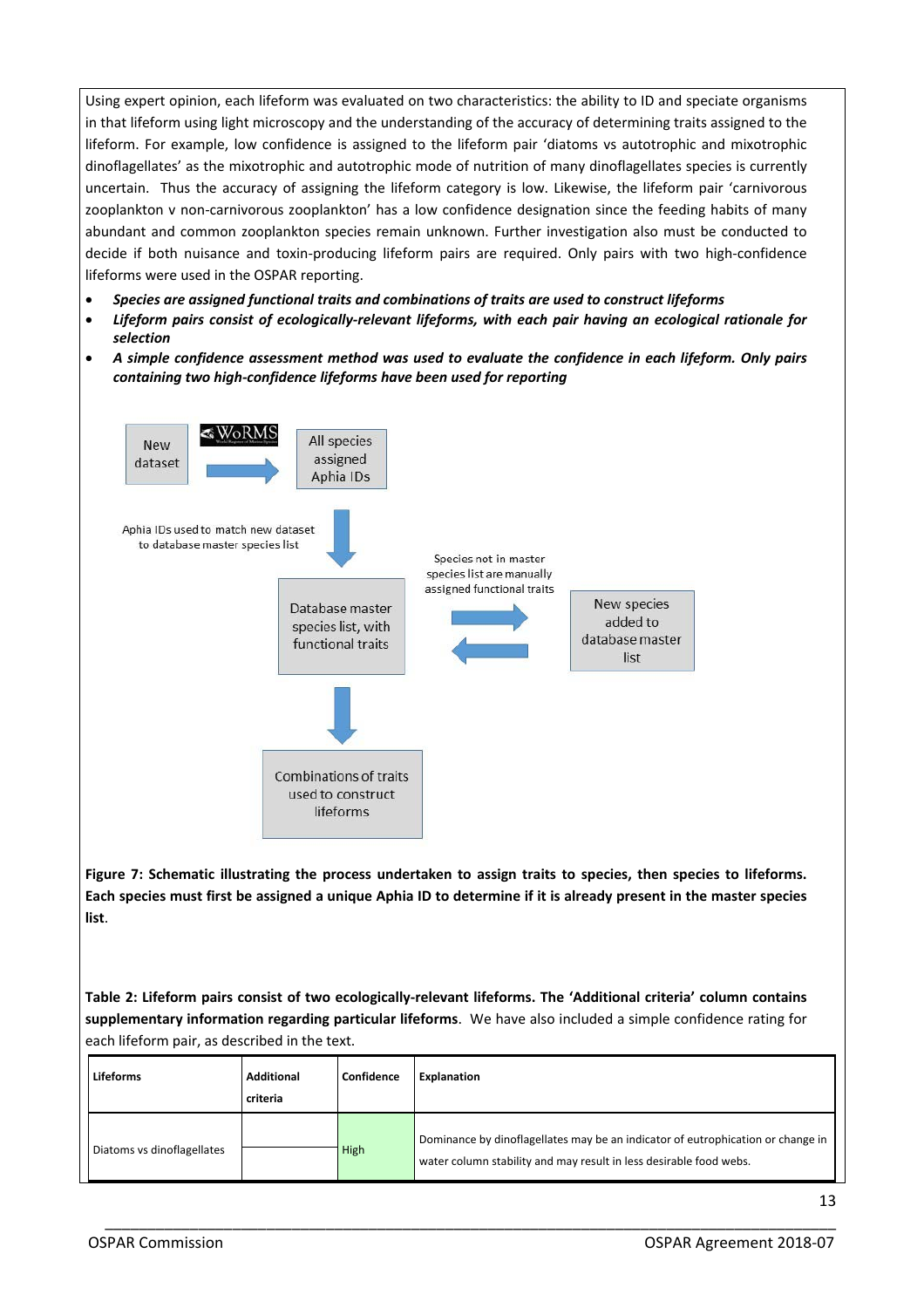| Gelatinous zooplankton vs<br>fish Larvae/eggs                                                                         | Ctenophores and<br>cnidaria<br>Include fish eggs     | High | Indicator of energy flow and possible trophic pathways.                                                                                     |  |  |
|-----------------------------------------------------------------------------------------------------------------------|------------------------------------------------------|------|---------------------------------------------------------------------------------------------------------------------------------------------|--|--|
| Small copepods vs large<br>copepods                                                                                   | Adults <1.9mm<br>(not nauplii or<br>eggs)            | High | Size based indicator of food web structure and energy flows.                                                                                |  |  |
|                                                                                                                       | Adults >2mm                                          |      |                                                                                                                                             |  |  |
| Carnivorous zooplankton vs<br>non-carnivorous<br>zooplankton                                                          |                                                      | Low  | Indicator of energy flow and balance between primary consumers and secondary<br>consumers.                                                  |  |  |
| Crustaceans vs gelatinous<br>zooplankton                                                                              |                                                      | High | Indicator of energy flow and possible trophic pathways.                                                                                     |  |  |
| Large microphytoplankton<br>vs small                                                                                  | >20 um cells, not<br>colonies.                       | High | Size-based indicator of the efficiency of energy flow to higher trophic levels.                                                             |  |  |
| microphytoplankton                                                                                                    | <20 um cells, not<br>colonies.                       |      |                                                                                                                                             |  |  |
| Microphytoplankton vs non-<br>carnivorous zooplankton                                                                 | <b>Biomass</b><br>(example Chl,<br>PCI)<br>Abundance | High | Indicator of energy flow and balance between primary producers and primary<br>consumers.                                                    |  |  |
| Diatoms vs autotrophic and<br>mixotrophic dinoflagellates                                                             |                                                      | Low  | Shift in primary producers may indicate eutrophication.                                                                                     |  |  |
| Pelagic diatoms vs<br>tychopelagic diatoms                                                                            |                                                      | High | Indicator of benthic disturbance and frequency of resuspension events.                                                                      |  |  |
| Nuisance and/or toxin-<br>producing diatoms vs<br>diatoms<br>Or<br>Nuisance and/or toxin-<br>producing dinos vs dinos |                                                      | Low  | Shift in algal community towards nuisance and/or toxic species which have the<br>potential to impact other higher trophic level indicators. |  |  |
| Holoplankton vs<br>meroplankton                                                                                       |                                                      | High | Indicator of strength of benthic-pelagic coupling and reproductive output of<br>benthic versus pelagic faunas.                              |  |  |
| Ciliates vs microflagellates                                                                                          | Including<br>tintinnids                              | Low  | Shift from primarily autotrophic to a more heterotrophic system.                                                                            |  |  |
|                                                                                                                       | All species < 20<br>μm                               |      |                                                                                                                                             |  |  |

Table 3: Each lifeform is constructed of organisms with particular traits. A query is then used to assign lifeforms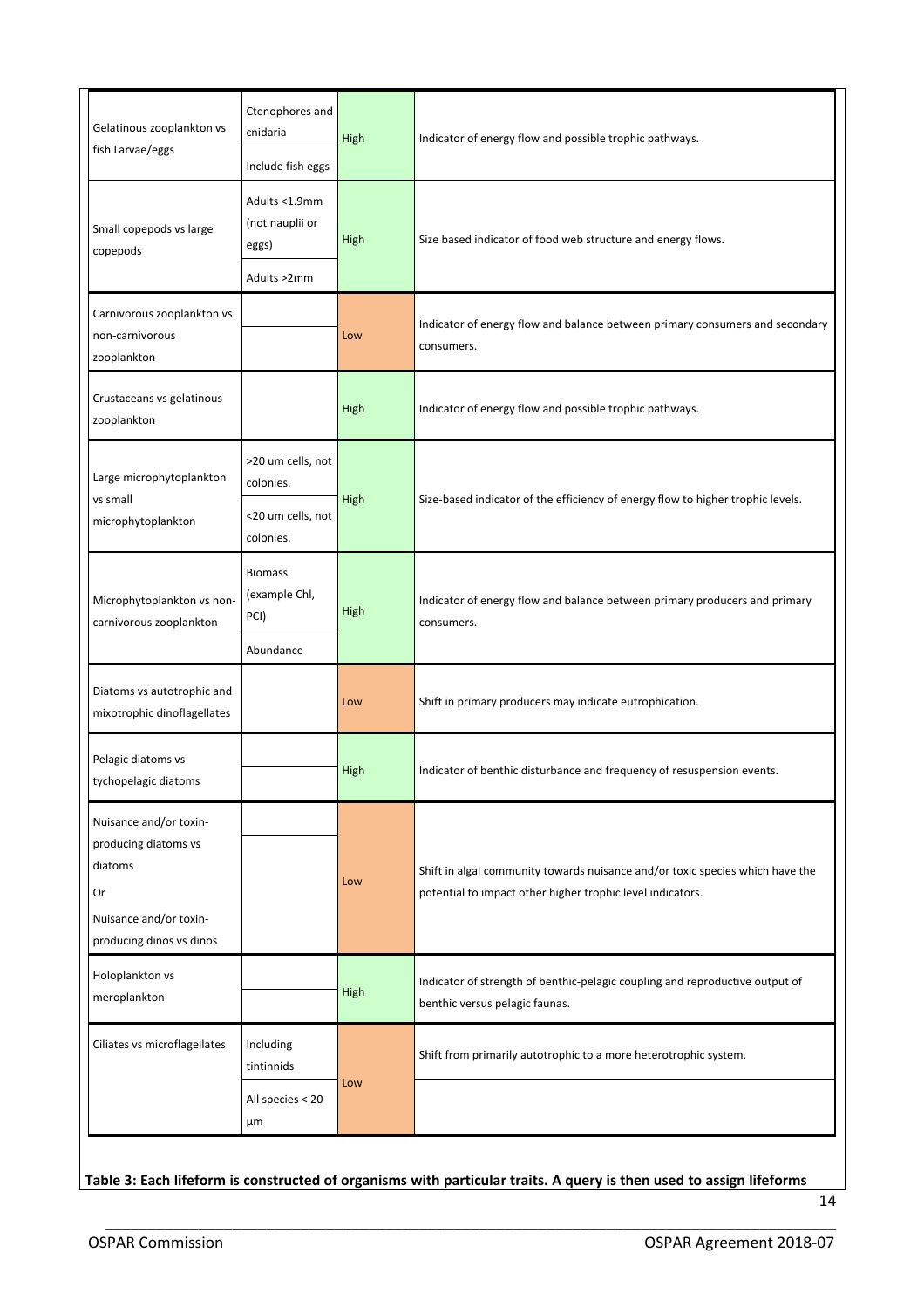| Lifeform                                        | <b>Traits</b>                                                       | <b>Criteria</b>                                                              |
|-------------------------------------------------|---------------------------------------------------------------------|------------------------------------------------------------------------------|
| Diatoms                                         | 'Diatom' only                                                       | PhytoplanktonType=Diatom                                                     |
| Dinoflagellates                                 | inoflagellate' only                                                 | PhytoplanktonType=Dinoflagellate                                             |
| Gelatinous zooplankton                          | 'Gelatinous' only                                                   | PlanktonType=Zooplankton AND<br>Gelatinous=Y                                 |
| Fish larvae/eggs                                | 'Fish' only                                                         | ZooType=Fish                                                                 |
| Carnivorous zooplankton                         | 'Carnivore' only                                                    | PlanktonType=Zooplankton AND<br>Diet=Carnivore                               |
| Non-carnivorous zooplankton                     | 'Zooplankton' AND either 'Herbivore',<br>'Omnivore', OR 'Ambiguous' | PlanktonType=Zooplankton AND<br>(Diet=Herbivore OR Omnivore OR<br>Ambiguous) |
| Crustaceans                                     | 'Crustacean' only                                                   | Crustacean=Y                                                                 |
| Large phytoplankton                             | 'Phytoplankton' AND 'Lg'                                            | PlanktonType=Phytoplankton AND<br>PhytoplanktonSize=Lg                       |
| Small phytoplankton                             | 'Phytoplankton' AND 'Sm'                                            | PlanktonType=Phytoplankton AND<br>PhytoplanktonSize=Sm                       |
| Phytoplankton                                   | 'Phytoplankton' only                                                | PlanktonType=Phytoplankton                                                   |
| Autotrophic and mixotrophic<br>dinoflagellates  | 'Dinoflagellate' AND either 'Auto' OR<br>'Auto/Mixo'                | PhytoplanktonType=Dinoflagellate AND<br>(FeedingMech=Auto OR Auto/Mixo)      |
| Pelagic diatoms                                 | 'Diatom' AND 'Pelagic'                                              | PhytoplanktonType=Diatom AND<br>DiatomDepth=Pelagic                          |
| Tychopelagic diatoms                            | 'Diatom' AND 'Tychopelagic'                                         | PhytoplanktonType=Diatom AND<br>DiatomDepth=Tychopelagic                     |
| Nuisance and toxin-producing diatoms            | 'Diatom' AND either 'Toxic' OR 'Nuisance'                           | PhytoplanktonType=Diatom AND (HAB =<br>Toxic)                                |
| Nuisance and toxin-producing<br>dinoflagellates | 'Dinoflagellate' AND either 'Toxic' OR<br>'Nuisance'                | PhytoplanktonType=Dinoflagellate AND<br>(HAB = Toxic)                        |
| Holoplankton                                    | 'Holoplankton' only                                                 | Habitat=Holoplankton                                                         |
| Meroplankton                                    | 'Meroplankton' only                                                 | Habitat=Meroplankton                                                         |
| Large copepods                                  | 'Copepod' AND 'Lg'                                                  | Copepod=Y AND ZooSize=Lg                                                     |
| Small copepods                                  | 'Copepod' AND 'Sm'                                                  | Copepod=Y AND ZooSize=Sm                                                     |
| Ciliates                                        | Ciliate'                                                            | PhytoplanktonType=Ciliate                                                    |
| Microflagellates                                | 'Dinoflagellates' AND 'Sm'                                          | PhytoplanktonType=Dinoflagellate AND<br>PhytoplanktonSize=Sm                 |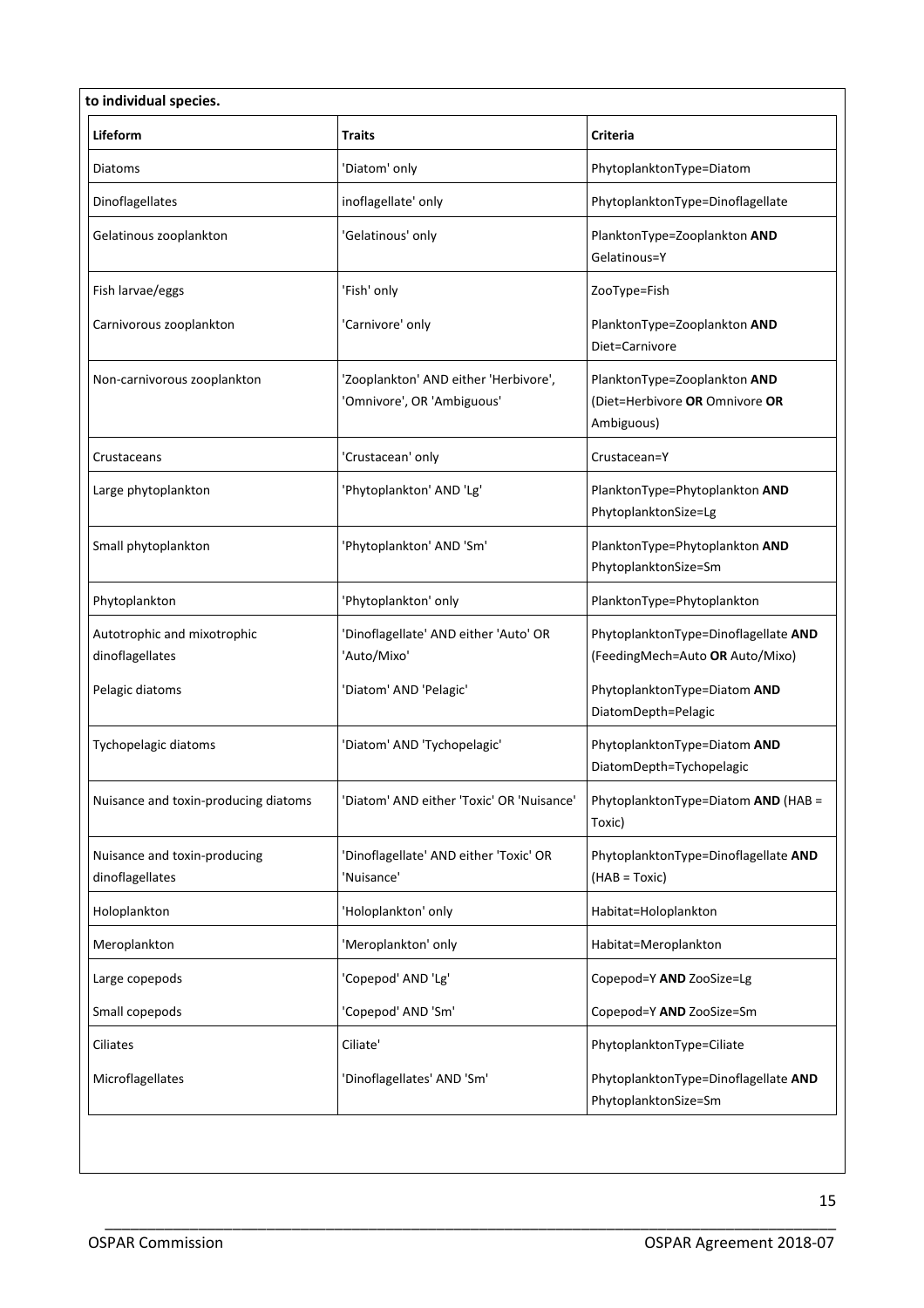| Table 4: A simple method of confidence valuation was used to determine the confidence in each lifeform. Only<br>pairs with high confidence used in the OSPAR reporting. |                     |                          |  |  |  |
|-------------------------------------------------------------------------------------------------------------------------------------------------------------------------|---------------------|--------------------------|--|--|--|
|                                                                                                                                                                         | Easy to ID/speciate | Difficult to ID/speciate |  |  |  |
| Known traits                                                                                                                                                            | High                | Low                      |  |  |  |
| Unknown traits                                                                                                                                                          | Low                 | Low                      |  |  |  |

#### **3.5 Presentation of assessment results**

- *Consideration of target audience and appropriate communication style*
- *Assessment metadata schema (link to ODIMS)*

The common indicator assessment is published on the OSPAR Assessment Portal https://oap.ospar.org/en/ospar‐assessments/intermediate‐assessment‐2017/biodiversity‐ status/habitats/changes‐phytoplankton‐and‐zooplankton‐communities/

# **4 Change Management**

- *Responsibility for follow up of assessment (e.g. if the monitoring is not adequate)*
	- o Pelagic subgroup of ICG‐COBAM
	- o BDC

# **5 References**

- Beaugrand, G. 2005. Monitoring pelagic ecosystems using plankton indicators. ICES Journal of Marine Science **62:** 333‐338.
- Bremner, J., C. L. J. Frid, and S. I. Rogers. 2004. Biological traits of the North Sea benthos Does fishing affect benthic ecosystem function? , p. 477‐489. *In* P. Barnes, Thomas, J. [ed.], Benthic habitats and the effects of fishing. American Fisheries Society.
- Charvet, S., M. C. Roger, B. Faessel, and M. Lafont. 1998. Biomonitoring of freshwater ecosystems by the use of biological traits. Annals of Limnology – International Journal of Limnology **34:** 455‐464.
- De Jonge, V. N. 2007. Toward the application of ecological concepts in EU coastal water management. Marine Pollution Bulletin **55:** 407‐414.
- Estrada, M., P. Henriksen, J. M. Gasol, E. O. Casamayor, and C. Pedrós‐Alió. 2004. Diversity of Planktonic Photoautotrophic Microorganisms Along a Salinity Gradient as Depicted by Microscopy, Flow Cytometry, Pigment Analysis and DNA‐based Methods. FEMS Microbiology Ecology **49:** 281‐293.
- Gallego, I. and others 2012. Taxonomic or ecological approaches? Searching for phytoplankton surrogates in the determination of richness and assemblage composition in ponds. Ecological Indicators **18:** 575‐585.
- Garmendia, M., Á. Borja, J. Franco, and M. Revilla. 2012. Phytoplankton composition indicators for the assessment of eutrophication in marine waters: Present state and challenges within the European directives. Marine Pollution Bulletin **66:** 7‐16.
- Gowen, R. J. and others 2015. Response of diatom and dinoflagellate lifeforms to reduced phosphorus loading: A case study in the Thau lagoon, France. Estuarine, Coastal and Shelf Science **162:** 45‐52.